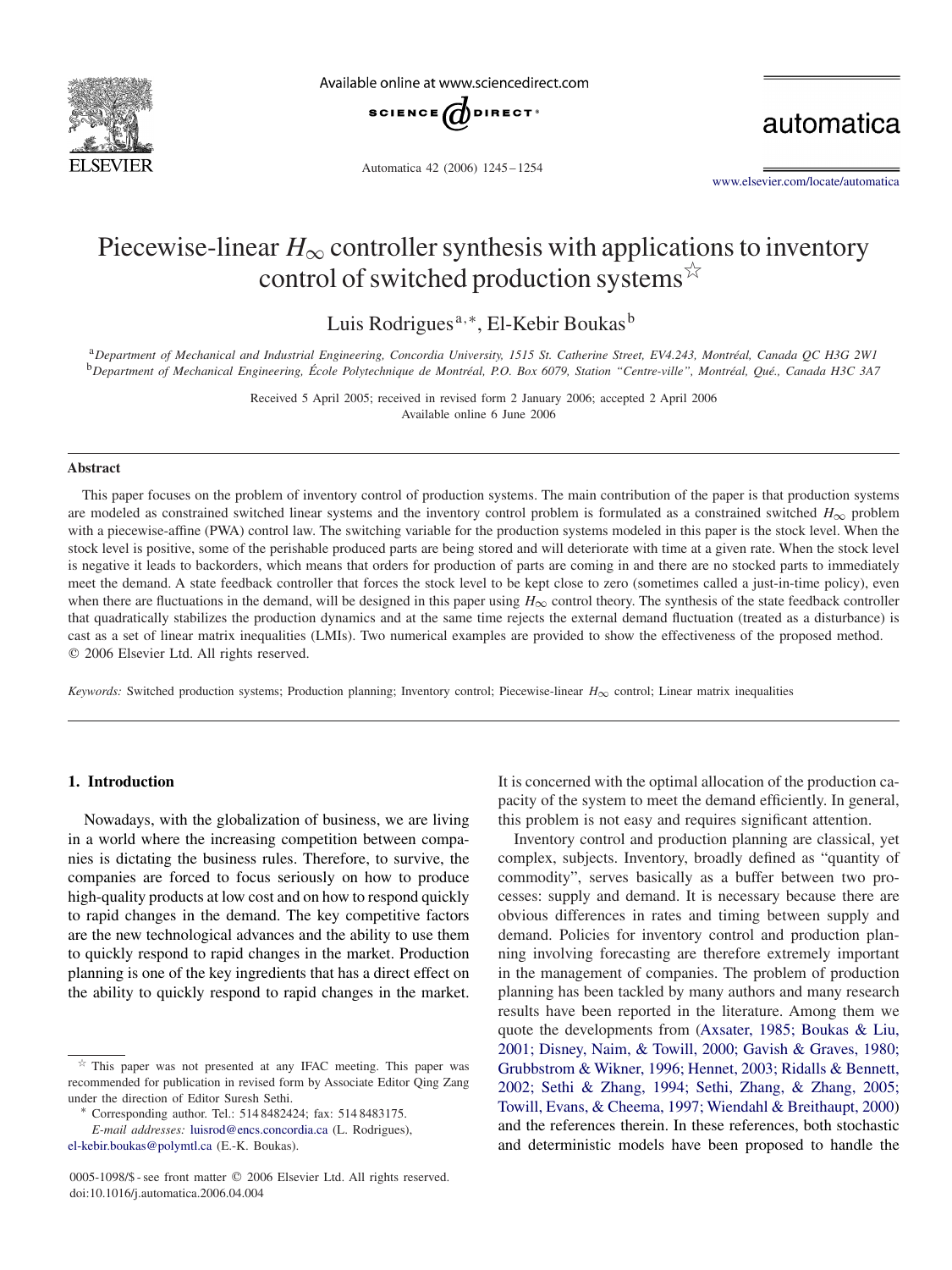production planning and/or maintenance. Different approaches have been used to tackle production planning, such as, dynamic programming, linear programming, queuing theory, and Petri nets. Recently, a new concept of manufacturing and production planning control has emerged based on the availability of radio frequency identifiers (RFID) called auto-id-based control [\(McFarlane, 2002\)](#page--1-0).

This paper models deterministic production systems with switching. The switching corresponds to changes in the stock between two fundamentally different situations: having stocked products and running out of stocked products. In that sense, this work falls under the area of inventory control. It is proposed that the control policy (or decision-making) should also include switching to cope with the switched nature of the system dynamics. Previous research on control theoretic methods applied to production systems has not addressed the case of switched production systems. Moreover, it has been mostly focused on the use of optimal control techniques leading to the solution of the Hamilton–Jacobi–Bellman equation. However, this equation is very hard to solve and numerical solutions can only be obtained for very simplified cases of very low state order. It is also very difficult to include state and control constraints. The solution method presented in this paper will depart considerably from previous research by showing how PWA control theory can be used to handle production planning of constrained switched production systems. The method developed in the paper can easily incorporate state and control constraints and is based on LMIs, which are convex constraints. Therefore, they can be solved very efficiently, scaling very well with the size of the system. To the best of our knowledge the methodology we are using in this paper to formulate and solve the problem has never been used in production planning before. The main contribution of the paper is therefore that production systems are modeled as constrained switched systems and the inventory control problem is formulated as a switched  $H_{\infty}$  problem with a PWA control law.

The rest of the paper is organized as follows. In Section 2, the production planning problem is described for the case of production of a single part type and the problem assumptions are stated. The main contribution of the paper is presented in Section 3. The inventory control problem is formulated as a switched  $H_{\infty}$  control problem posed as an optimization program subject to LMI constraints, which can be solved efficiently using currently available software packages. Section 4 presents two numerical examples to show the effectiveness of the proposed methodology to handle the inventory control problem. The paper then finishes by presenting possible extensions and the conclusions.

### **2. Problem statement**

As a preliminary step, let us consider the case of a production system producing one part type and formulate the inventory control problem. Let  $x_1(t) \in \mathbb{R}$ ,  $u(t) \in \mathbb{R}$ ,  $d(t) \in \mathbb{R}$  denote the stock level, the production rate and the demand rate at time *t*, respectively. It is assumed that the demand rate  $d(t)$  is composed of a known constant component  $\hat{d}$  (maybe obtained

by forecasting) plus an unknown time-varying (possibly fluctuating) component  $w(t)$  with finite energy, i.e.,

$$
\int_0^\infty w^\mathrm{T}(\tau)w(\tau)\,\mathrm{d}\tau \leqslant w_{\max} < \infty\tag{1}
$$

so that a model for the demand rate is

$$
d(t) = \hat{d} + w(t). \tag{2}
$$

As mentioned in the introduction, the switching variable for the production systems modeled in this paper is the stock level  $x_1(t)$ . If  $0 < x_1(t) < L$ , where *L* is a warning limit value related to the maximum warehouse capacity  $c_{\text{max}}$ ,<sup>1</sup> some of the produced parts are being stored. It is assumed that the stocked parts may deteriorate with time at a rate factor  $\rho$ . The production model for  $0 < x_1(t) < L$  is thus

$$
\dot{x}_1(t) = -\rho x_1(t) + u(t) - d(t). \tag{3}
$$

When  $x_1(t) < 0$ , it means that orders for production of parts are coming in and there are no stocked parts to immediately meet the demand, which leads to backorders. Therefore, the production model for  $x_1(t) < 0$  is simply

$$
\dot{x}_1(t) = u(t) - d(t). \tag{4}
$$

Finally, when  $L < x_1(t) < c_{\text{max}}$  the production model is again

$$
\dot{x}_1(t) = -\rho x_1(t) + u(t) - d(t) \tag{5}
$$

with the additional constraint that the production rate  $u(t)$  be such that it can guarantee that

$$
y(t) \leqslant \bar{y},\tag{6}
$$

where in this case  $y = x_1$  and  $\bar{y}$  is a desired maximum value for the stock satisfying  $\bar{y} \leq c_{\text{max}}$ . These different dynamical systems can be described together as a switched linear system if the rejection rate is made model dependent as

$$
\rho = \rho(x_1) = \begin{cases} \rho_1, & x_1 \in \mathcal{R}_1, \\ \rho_2, & x_1 \in \mathcal{R}_2, \\ \rho_3, & x_1 \in \mathcal{R}_3, \end{cases}
$$
(7)

where  $\mathcal{R}_1 = \{x_1 \in \mathbb{R} \mid 0 < x_1 < L\}, \mathcal{R}_2 = \{x_1 \in \mathbb{R} \mid x_1 < 0\},\$  $\mathscr{R}_3 = \{x_1 \in \mathbb{R} \mid L < x_1 < c_{\text{max}}\}, \rho_1 = \rho_3 = \rho, \ \rho_2 = 0.$  Using (7), the switched system will have PWA dynamics described by

$$
\dot{x}_1(t) = -\rho_i x_1(t) + u(t) - d(t), \quad i = 1, 2, 3,
$$
\n(8)

with  $x_1(0) = x_1^0$ . In order to capture the behavior of a production system, the production rate cannot obviously be negative and must also be bounded so the following constraints will be introduced for all regions:

$$
0 \leq u(t) \leq \bar{u},\tag{9}
$$

where  $\bar{u}$  is a known positive scalar corresponding to the maximum production rate and  $\bar{u} \ge \max_t d(t)$  for feasibility.

<sup>1</sup> Typically *L* is a percentage of the maximum warehouse capacity decided by the management team as being a relevant warning value.